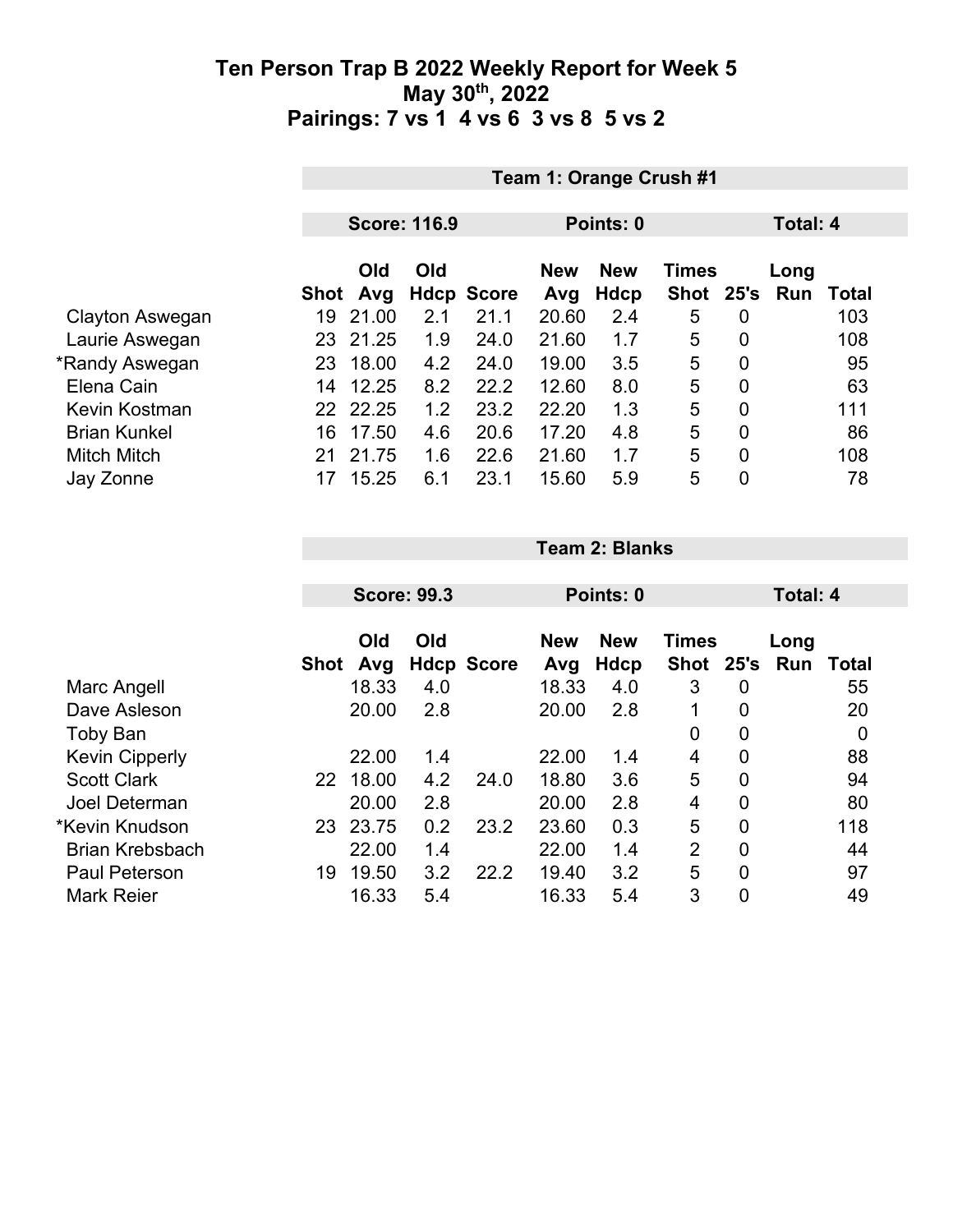|                          |      | <b>Team 3: Dead Petting Zoo</b> |     |                   |                   |                    |                           |                 |             |              |  |
|--------------------------|------|---------------------------------|-----|-------------------|-------------------|--------------------|---------------------------|-----------------|-------------|--------------|--|
|                          |      |                                 |     |                   |                   |                    |                           |                 |             |              |  |
|                          |      | <b>Score: 114.3</b>             |     |                   |                   | <b>Points: 2</b>   |                           | <b>Total: 2</b> |             |              |  |
|                          | Shot | Old<br>Avg                      | Old | <b>Hdcp Score</b> | <b>New</b><br>Avg | <b>New</b><br>Hdcp | <b>Times</b><br>Shot 25's |                 | Long<br>Run | <b>Total</b> |  |
| <b>Justin Blonde</b>     | 19   | 20.50                           | 2.5 | 21.5              | 20.20             | 2.7                | 5                         | $\overline{0}$  |             | 101          |  |
| <b>Brad Copeland</b>     | 18   | 18.50                           | 3.9 | 21.9              | 18.40             | 3.9                | 5                         | $\overline{0}$  |             | 92           |  |
| <b>Arlo Evans</b>        | 20   | 20.75                           | 2.3 | 22.3              | 20.60             | 2.4                | 5                         | $\overline{0}$  |             | 103          |  |
| <b>Tim Phillips</b>      | 25   | 19.75                           | 3.0 | 25.0              | 20.80             | 2.2                | 5                         | 1               | 25          | 104          |  |
| <b>Cayman Salitros</b>   | 9    | 18.67                           | 3.7 | 12.7              | 16.25             | 5.4                | 4                         | $\mathbf 0$     |             | 65           |  |
| Aj Schlee                | 13   | 17.50                           | 4.6 | 17.6              | 16.60             | 5.2                | 5                         | 0               |             | 83           |  |
| *Nick Schlee             | 20   | 20.75                           | 2.3 | 22.3              | 20.60             | 2.4                | 5                         | 0               |             | 103          |  |
| Dave Shwartz             | 16   | 16.50                           | 5.3 | 21.3              | 16.40             | 5.3                | 5                         | $\overline{0}$  |             | 82           |  |
| <b>Chris Solitros</b>    |      | 22 22.67                        | 0.9 | 22.9              | 22.50             | 1.1                | 4                         | $\overline{0}$  |             | 90           |  |
| <b>Randy Windsperger</b> | 18   | 22.75                           | 0.9 | 18.9              | 21.80             | 1.5                | 5                         | 0               |             | 109          |  |

|                        |      |       | <b>Score: 121.0</b> |                   |            | Points: 2  |                 |                | Total: 10 |       |
|------------------------|------|-------|---------------------|-------------------|------------|------------|-----------------|----------------|-----------|-------|
|                        |      | Old   | Old                 |                   | <b>New</b> | <b>New</b> | <b>Times</b>    |                | Long      |       |
|                        | Shot | Avg   |                     | <b>Hdcp Score</b> | Avg        | Hdcp       | <b>Shot</b>     | 25's           | Run       | Total |
| <b>Bill Bill</b>       | 19   | 21.50 | 1.8                 | 20.8              | 21.00      | 2.1        | 5               | 0              |           | 105   |
| Ray Dalpiaz            | 21   | 18.25 | 4.0                 | 24.0              | 18.80      | 3.6        | 5               | 0              |           | 94    |
| <b>Darrin Darrin</b>   | 23   | 22.00 | 1.4                 | 24.0              | 22.20      | 1.3        | $5\phantom{.0}$ | $\overline{0}$ |           | 111   |
| <b>Dominic Dominic</b> | 21   | 23.00 | 0.7                 | 21.7              | 22.60      | 1.0        | 5               | 1              |           | 113   |
| Randee Hom             | 14   | 20.50 | 2.5                 | 16.5              | 19.20      | 3.4        | $5\phantom{.0}$ | 0              |           | 96    |
| Ryan Kuduk             | 21   | 23.25 | 0.5                 | 21.5              | 22.80      | 0.8        | 5               | 0              |           | 114   |
| <b>Nicholas Parker</b> | 25   | 23.00 | 0.7                 | 25.0              | 23.40      | 0.4        | 5               | $\overline{2}$ | 25        | 117   |
| <b>Garrett Smith</b>   | 23   | 20.00 | 2.8                 | 24.0              | 20.60      | 2.4        | 5               | $\overline{0}$ |           | 103   |
| *Tim Smith             | 19   | 23.50 | 0.4                 | 19.4              | 22.60      | 1.0        | 5               | 1              |           | 113   |
| <b>Tracee Swanson</b>  | 21   | 19.00 | 3.5                 | 24.0              | 19.40      | 3.2        | 5               | 0              |           | 97    |

**Team 4: Tequila Gunrise**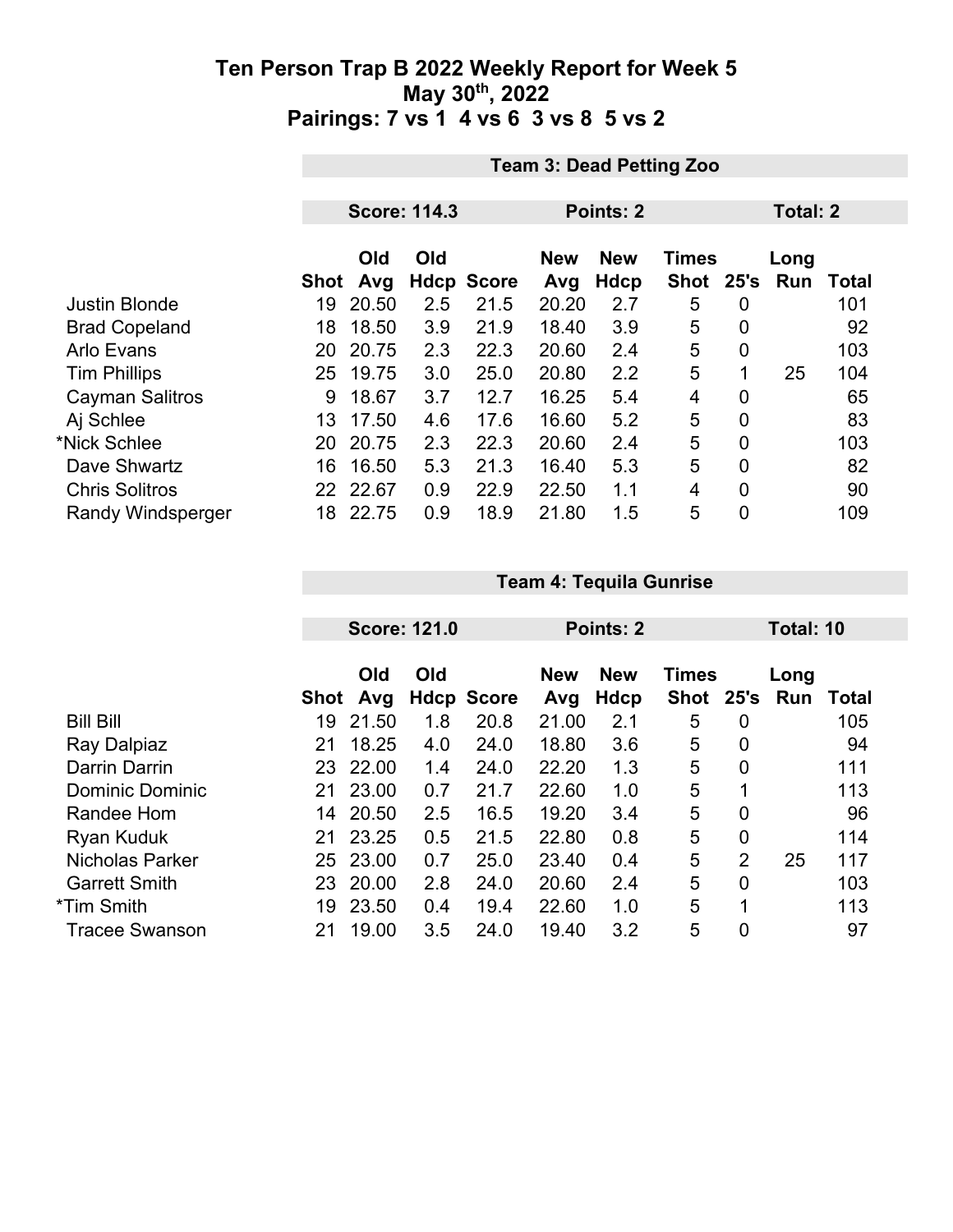|                         | <b>Team 5: Mud Ducks</b> |            |     |                   |            |            |              |                |               |       |  |  |
|-------------------------|--------------------------|------------|-----|-------------------|------------|------------|--------------|----------------|---------------|-------|--|--|
|                         | <b>Score: 116.0</b>      |            |     |                   | Points: 2  |            |              |                | Total: 6      |       |  |  |
|                         |                          | <b>Old</b> | Old |                   | <b>New</b> | <b>New</b> | <b>Times</b> |                | Long          |       |  |  |
|                         |                          | Shot Avg   |     | <b>Hdcp Score</b> | Avg        | Hdcp       |              |                | Shot 25's Run | Total |  |  |
| *Mark Benson            |                          | 24 23.75   | 0.2 | 24.0              | 23.80      | 0.1        | 5            | 2              |               | 119   |  |  |
| Stephanie Benson        | 21                       | 21.25      | 1.9 | 22.9              | 21.20      | 2.0        | 5            | 0              |               | 106   |  |  |
| Darrell Hanson          |                          | 22 22.25   | 1.2 | 23.2              | 22.20      | 1.3        | 5            | 0              |               | 111   |  |  |
| Don Oswald              | 19                       | 22.00      | 1.4 | 20.4              | 21.40      | 1.8        | 5            | $\overline{0}$ |               | 107   |  |  |
| <b>Raymond Schwartz</b> | 18                       | 20.00      | 2.8 | 20.8              | 19.60      | 3.1        | 5            | 0              |               | 98    |  |  |
| <b>Walt Stolarzyk</b>   | 25                       | 19.50      | 3.2 | 25.0              | 20.60      | 2.4        | 5            | 1              | 25            | 103   |  |  |

|                      |      | <b>Team 6: Marsh Rats</b> |     |                   |            |             |              |                |      |       |  |
|----------------------|------|---------------------------|-----|-------------------|------------|-------------|--------------|----------------|------|-------|--|
|                      |      |                           |     |                   |            |             |              |                |      |       |  |
|                      |      | <b>Score: 100.0</b>       |     |                   | Points: 0  |             | Total: 6     |                |      |       |  |
|                      |      |                           |     |                   |            |             |              |                |      |       |  |
|                      |      | Old                       | Old |                   | <b>New</b> | <b>New</b>  | <b>Times</b> |                | Long |       |  |
|                      | Shot | Avg                       |     | <b>Hdcp Score</b> | Avg        | <b>Hdcp</b> | <b>Shot</b>  | 25's           | Run  | Total |  |
| Adrian Adrian        |      | 19.00                     | 3.5 |                   | 19.00      | 3.5         | 3            | 0              |      | 57    |  |
| <b>Ashton Ashton</b> |      | 21.25                     | 1.9 |                   | 21.25      | 1.9         | 4            | $\mathbf 0$    |      | 85    |  |
| <b>Clint Clint</b>   |      | 17.00                     | 4.9 |                   | 17.00      | 4.9         | 2            | $\overline{0}$ |      | 34    |  |
| Dale Dale            | 17   | 18.25                     | 4.0 | 21.0              | 18.00      | 4.2         | 5            | $\mathbf 0$    |      | 90    |  |
| <b>Steve March</b>   |      | 21.00                     | 2.1 |                   | 21.00      | 2.1         | 3            | $\overline{0}$ |      | 63    |  |
| *Pete Marsh          |      | 21.50                     | 1.8 |                   | 21.50      | 1.8         | 4            | $\mathbf 0$    |      | 86    |  |
| Mesach Mesach        |      | 15.00                     | 6.3 |                   | 15.00      | 6.3         | 3            | 0              |      | 45    |  |
| <b>Nick Nick</b>     | 25   | 24.00                     | 0.0 | 25.0              | 24.20      | 0.0         | 5            | $\overline{2}$ | 25   | 121   |  |
| <b>Sherry Sherry</b> | 19   | 13.75                     | 7.2 | 24.0              | 14.80      | 6.4         | 5            | 0              |      | 74    |  |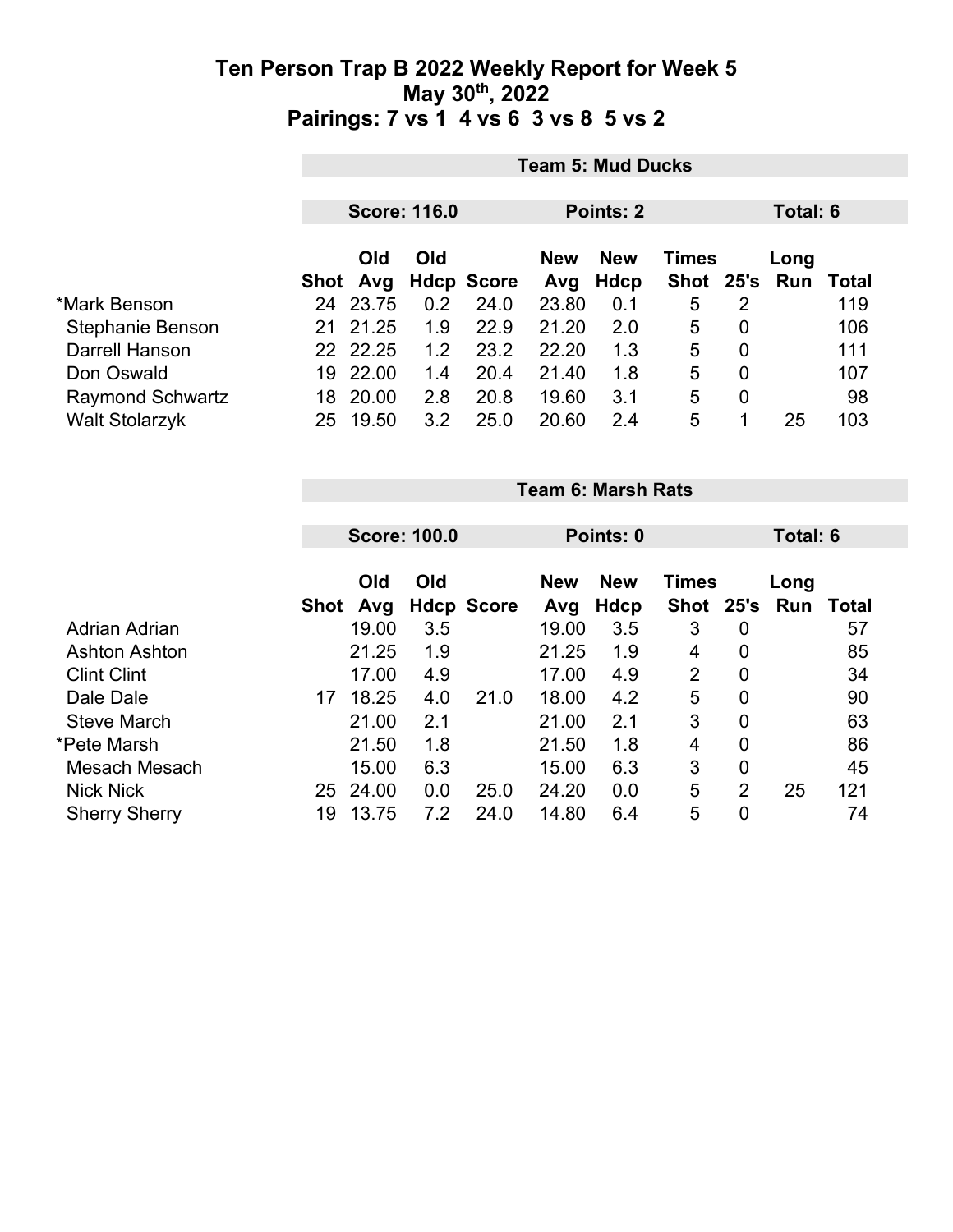|                        |                                                                                                                    |    | <b>Team 7: TSI Plastics</b> |                      |                   |                   |                                     |                                          |                  |                          |     |  |
|------------------------|--------------------------------------------------------------------------------------------------------------------|----|-----------------------------|----------------------|-------------------|-------------------|-------------------------------------|------------------------------------------|------------------|--------------------------|-----|--|
|                        |                                                                                                                    |    | <b>Score: 120.2</b>         |                      |                   |                   | Points: 2                           |                                          |                  | Total: 4                 |     |  |
|                        |                                                                                                                    |    | Old<br>Shot Avg             | Old                  | <b>Hdcp Score</b> | <b>New</b><br>Avg | <b>New</b><br><b>Hdcp</b>           | <b>Times</b><br><b>Shot</b>              | 25's             | Long<br><b>Run Total</b> |     |  |
| <b>Justin Burk</b>     |                                                                                                                    |    | 22 18.25                    | 4.0                  | 24.0              | 19.00             | 3.5                                 | 5                                        | $\overline{0}$   |                          | 95  |  |
| <b>Nick Gervais</b>    |                                                                                                                    |    | 19.67                       | 3.0                  |                   | 19.67             | 3.0                                 | 3                                        | $\mathbf 0$      |                          | 59  |  |
| Franco Klaseman        |                                                                                                                    |    | 22 21.25                    | 1.9                  | 23.9              | 21.40             | 1.8                                 | 5                                        | 0                |                          | 107 |  |
| <b>Gary McCready</b>   |                                                                                                                    | 21 | 19.00                       | 3.5                  | 24.0              | 19.40             | 3.2                                 | 5                                        | $\mathbf 0$      |                          | 97  |  |
| *Pat McCready          |                                                                                                                    | 18 | 16.50                       | 5.3                  | 23.3              | 16.80             | 5.0                                 | 5                                        | $\boldsymbol{0}$ |                          | 84  |  |
| Ryan McCready          |                                                                                                                    |    | 25 24.25                    | 0.0                  | 25.0              | 24.40             | 0.0                                 | 5                                        | 3                | 25                       | 122 |  |
|                        |                                                                                                                    |    |                             | <b>Score: 112.5</b>  |                   |                   | Team 8: League average<br>Points: 0 |                                          |                  | <b>Total: 4</b>          |     |  |
|                        |                                                                                                                    |    | Old<br>Shot Avg             | Old                  | <b>Hdcp Score</b> | <b>New</b><br>Avg | <b>New</b><br>Hdcp                  | <b>Times</b><br>Shot 25's<br>$\mathbf 0$ | 0                | Long<br>Run Total        | 0   |  |
| <b>Super Shooters:</b> | <b>Tim Phillips</b><br><b>Nicholas Parker</b><br><b>Walt Stolarzyk</b><br><b>Nick Nick</b><br><b>Ryan McCready</b> |    | 25                          | 25<br>25<br>25<br>25 |                   |                   |                                     |                                          |                  |                          |     |  |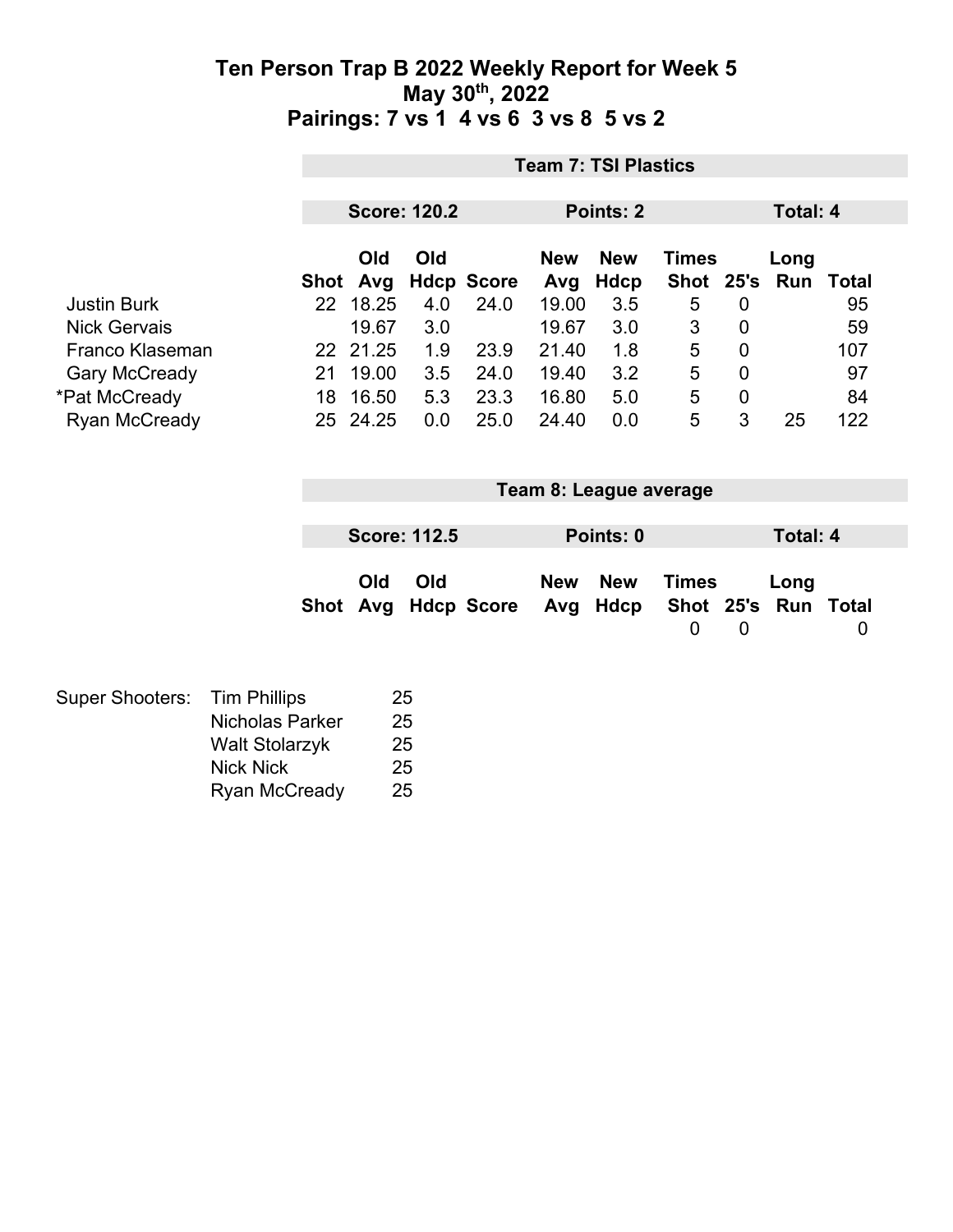## **Ten Person Trap B 22 Team Standings through week 5**

| <b>Tequila Gunrise</b>                                                       | 10.0 |
|------------------------------------------------------------------------------|------|
| <b>Marsh Rats</b>                                                            | 6.0  |
| <b>Mud Ducks</b>                                                             | 6.0  |
| League average                                                               | 4.0  |
| <b>TSI Plastics</b>                                                          | 4.0  |
| <b>Dead Petting Zoo</b>                                                      | 2.0  |
| <b>Blanks</b>                                                                | 4.0  |
| <b>Orange Crush #1</b>                                                       | 4.0  |
| Team 4<br>Team 6<br>Team 5<br>Team 8<br>Team 7<br>Team 3<br>Team 2<br>Team 1 |      |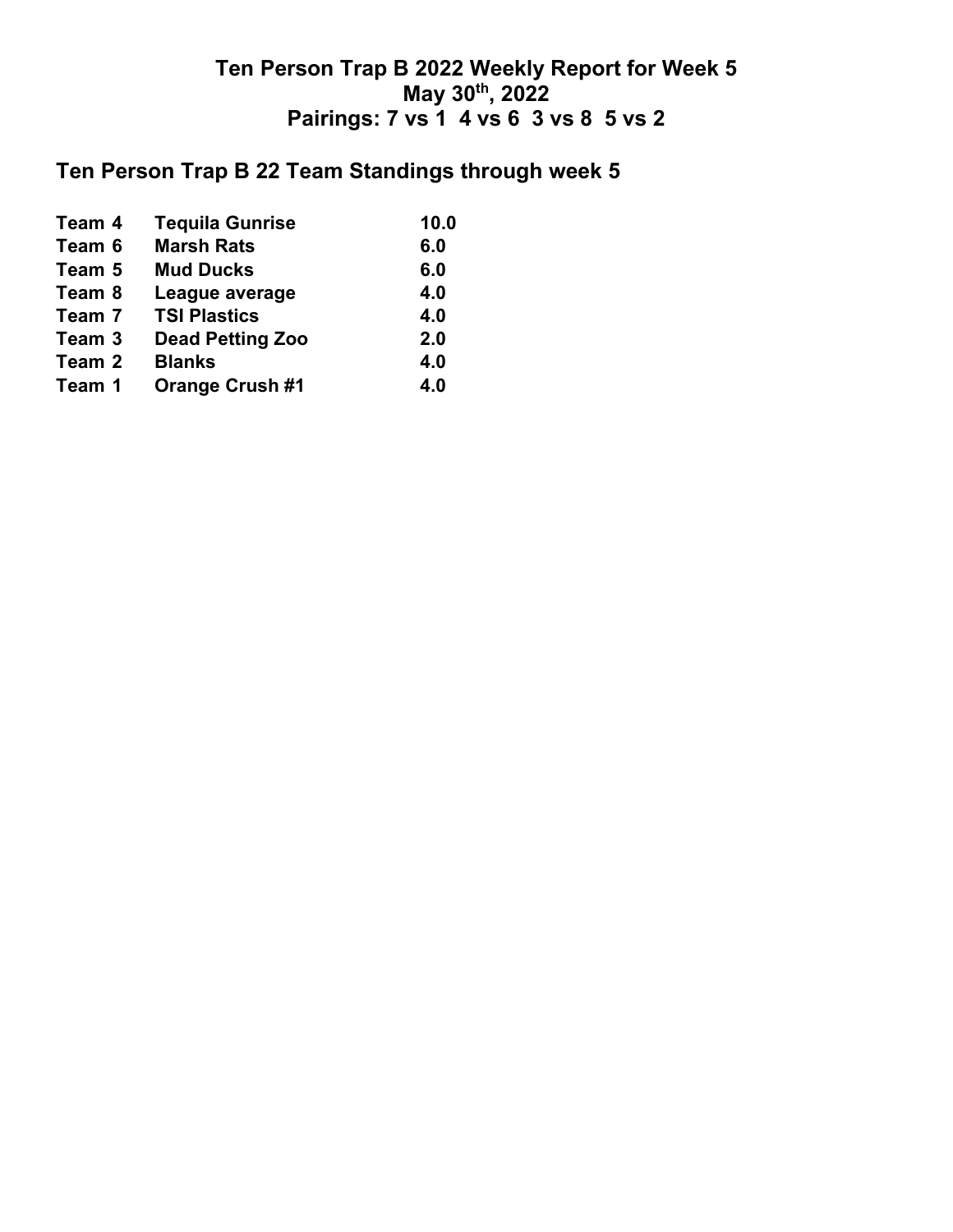# **Ten Person Trap B 2022 Total Target Leaders Through Week 5**

| Shooter                  | Total |       | Avg Rounds Straights Team |                |                        |
|--------------------------|-------|-------|---------------------------|----------------|------------------------|
| <b>Ryan McCready</b>     | 122   | 24.40 | 5                         | 3              | <b>TSI Plastics</b>    |
| <b>Nick Nick</b>         | 121   | 24.20 | 5                         | $\overline{2}$ | <b>Marsh Rats</b>      |
| <b>Mark Benson</b>       | 119   | 23.80 | 5                         | $\overline{2}$ | <b>Mud Ducks</b>       |
| <b>Kevin Knudson</b>     | 118   | 23.60 | 5                         | 0              | <b>Blanks</b>          |
| <b>Nicholas Parker</b>   | 117   | 23.40 | 5                         | $\overline{2}$ | <b>Tequila Gunrise</b> |
| <b>Ryan Kuduk</b>        | 114   | 22.80 | 5                         | 0              | <b>Tequila Gunrise</b> |
| <b>Tim Smith</b>         | 113   | 22.60 | 5                         | 1              | <b>Tequila Gunrise</b> |
| <b>Dominic Dominic</b>   | 113   | 22.60 | 5                         | 1              | <b>Tequila Gunrise</b> |
| <b>Darrell Hanson</b>    | 111   | 22.20 | 5                         | 0              | <b>Mud Ducks</b>       |
| <b>Darrin Darrin</b>     | 111   | 22.20 | 5                         | 0              | <b>Tequila Gunrise</b> |
| Kevin Kostman            | 111   | 22.20 | 5                         | 0              | Orange Crush #1        |
| <b>Randy Windsperger</b> | 109   | 21.80 | 5                         | 0              | Dead Petting Zoo       |
| <b>Mitch Mitch</b>       | 108   | 21.60 | 5                         | 0              | Orange Crush #1        |
| Laurie Aswegan           | 108   | 21.60 | 5                         | 0              | Orange Crush #1        |
| Don Oswald               | 107   | 21.40 | 5                         | 0              | <b>Mud Ducks</b>       |
| <b>Franco Klaseman</b>   | 107   | 21.40 | 5                         | 0              | <b>TSI Plastics</b>    |
| Stephanie Benson         | 106   | 21.20 | 5                         | 0              | <b>Mud Ducks</b>       |
| <b>Bill Bill</b>         | 105   | 21.00 | 5                         | 0              | <b>Tequila Gunrise</b> |
| <b>Tim Phillips</b>      | 104   | 20.80 | 5                         | 1              | Dead Petting Zoo       |
| <b>Garrett Smith</b>     | 103   | 20.60 | 5                         | 0              | <b>Tequila Gunrise</b> |
| <b>Nick Schlee</b>       | 103   | 20.60 | 5                         | 0              | Dead Petting Zoo       |
| <b>Arlo Evans</b>        | 103   | 20.60 | 5                         | 0              | Dead Petting Zoo       |
| <b>Clayton Aswegan</b>   | 103   | 20.60 | 5                         | 0              | Orange Crush #1        |
| <b>Walt Stolarzyk</b>    | 103   | 20.60 | 5                         | 1              | <b>Mud Ducks</b>       |
| <b>Justin Blonde</b>     | 101   | 20.20 | 5                         | 0              | Dead Petting Zoo       |
| <b>Raymond Schwartz</b>  | 98    | 19.60 | 5                         | 0              | <b>Mud Ducks</b>       |
| <b>Tracee Swanson</b>    | 97    | 19.40 | 5                         | 0              | <b>Tequila Gunrise</b> |
| <b>Paul Peterson</b>     | 97    | 19.40 | 5                         | 0              | <b>Blanks</b>          |
| <b>Gary McCready</b>     | 97    | 19.40 | 5                         | 0              | <b>TSI Plastics</b>    |
| Randee Hom               | 96    | 19.20 | 5                         | 0              | <b>Tequila Gunrise</b> |
| Randy Aswegan            | 95    | 19.00 | 5                         | 0              | Orange Crush #1        |
| <b>Justin Burk</b>       | 95    | 19.00 | 5                         | 0              | <b>TSI Plastics</b>    |
| <b>Scott Clark</b>       | 94    | 18.80 | 5                         | 0              | <b>Blanks</b>          |
| Ray Dalpiaz              | 94    | 18.80 | 5                         | 0              | <b>Tequila Gunrise</b> |
| <b>Brad Copeland</b>     | 92    | 18.40 | 5                         | 0              | Dead Petting Zoo       |
| Dale Dale                | 90    | 18.00 | 5                         | 0              | <b>Marsh Rats</b>      |
| <b>Chris Solitros</b>    | 90    | 22.50 | 4                         | 0              | Dead Petting Zoo       |
| <b>Kevin Cipperly</b>    | 88    | 22.00 | 4                         | 0              | <b>Blanks</b>          |